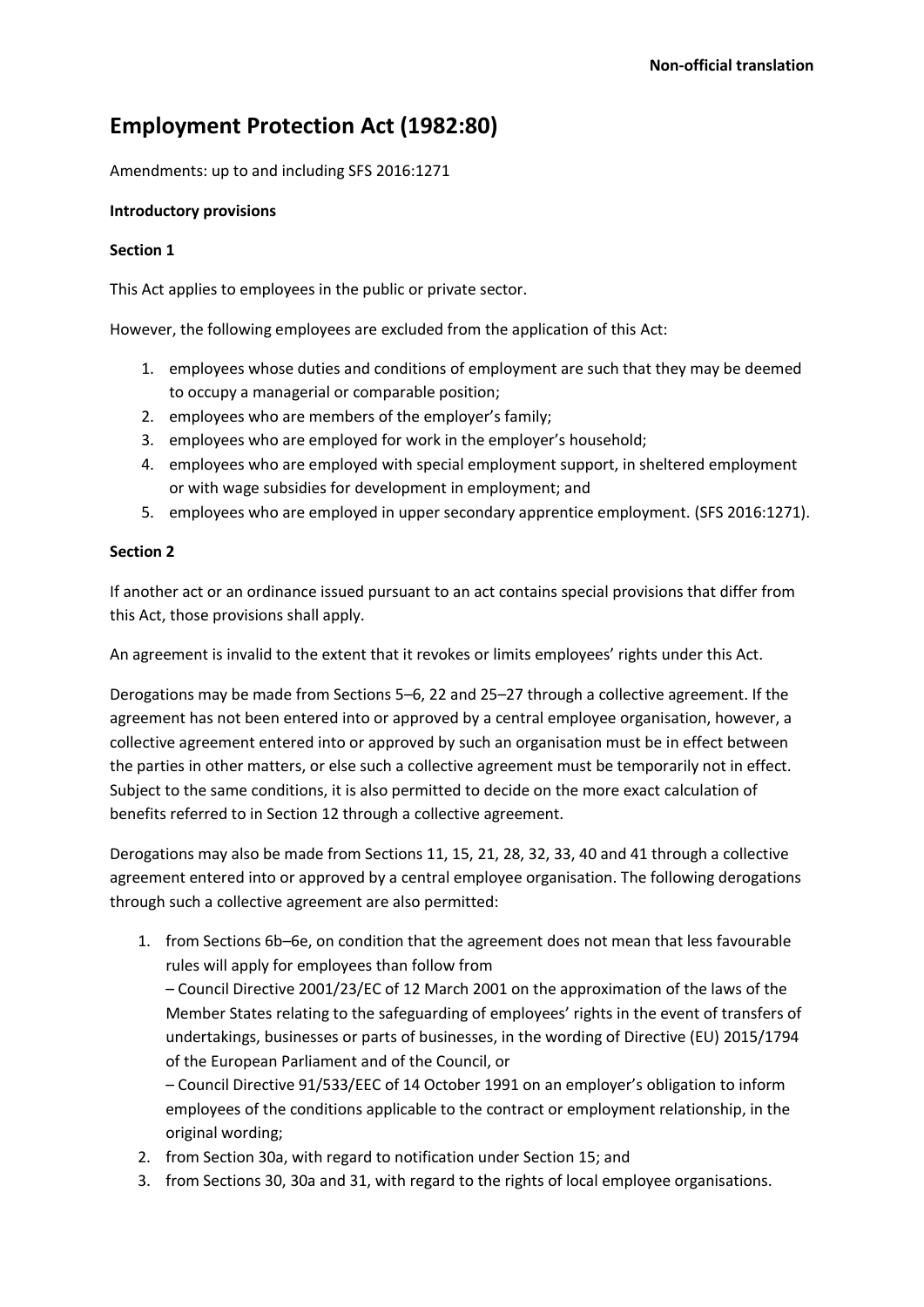An agreement on derogations from Section 21 may also be made outside relationships regulated by collective agreements if the agreement requires the application of a collective agreement entered into for the area of activity pursuant to the fourth paragraph.

An employer bound by a collective agreement pursuant to the third or fourth paragraph may also apply the agreement to employees who are not members of the employee organisation that is party to the agreement but are engaged in work to which the agreement refers. SFS (2017:363).

## **Section 3**

For the purposes of Sections 5a, 11, 15, 22, 25, 26 and 39, the following special provisions on calculation of the length of employment apply:

- 1. An employee who changes employment by transferring from one employer to another may add the time spent in the first position to the time spent in the second position, if the employers belong to the same group at the time of the transfer.
- 2. An employee who changes employment in connection with the transfer of an undertaking, a business or part of a business from one employer to another through a transfer encompassed by Section 6b may add the time spent with the first employer when the length of employment with the second employer is calculated. This also applies in connection with a change of employment in connection with bankruptcy.
- 3. If several such changes of employment as are referred to in points 1–2 occur, the employee may add the periods of employment with all the employers together.

Employees who have been re-employed under Section 25 shall be treated as having achieved the length of employment required for notification under Section 15 and right to priority under Section 25. (SFS 2016:248).

## **Employment contracts**

## **Section 4**

Employment contracts apply for an indefinite term. However, fixed-term employment contracts may be entered into in cases referred to in Sections 5 and 6. If such a contract is entered into under other circumstances, the employee can obtain a court declaration that the contract shall be valid for an indefinite term, as stated in Section 36.

Employment contracts that are valid for an indefinite term may be terminated by the employer or the employee with effect following a certain notice period. Fixed-term employment ends without prior notice at the expiry of the period of employment or when the work is completed, unless otherwise agreed or unless otherwise follows from Section 5a or Section 6. Section 33 contains special rules on the obligation to leave the position of employment at the age of 67 and in connection with the employee becoming entitled to full sickness compensation under the Social Insurance Code.

An employee may resign from their position with immediate effect if the employer has neglected their obligations towards the employee in substantial respects.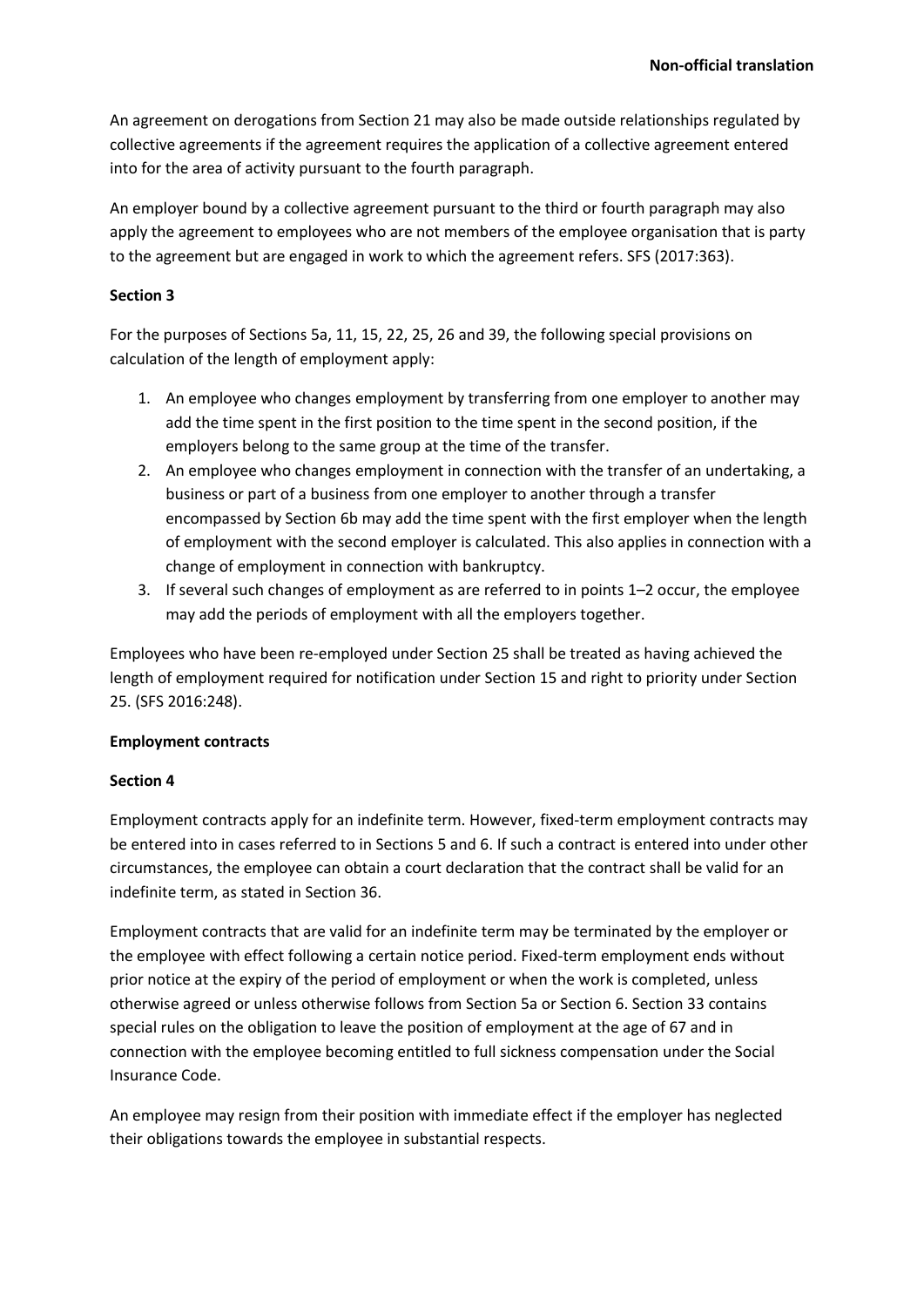In cases referred to in Section 18, an employer may terminate employment with immediate effect by summary dismissal.

Pursuant to Sections 6, 8–10, 15, 16, 19, 20 and 28–33, an employer is, in certain circumstances, obliged to inform and engage in consultations with the employee and the relevant employee organisation and to comply with certain procedures in connection with the entry into and expiry of employment contracts. (SFS 2016:248).

# **Section 5**

A contract of employment for a fixed term may be concluded for:

- 1. general fixed-term employment;
- 2. temporary substitute employment:
- 3. seasonal employment; and
- 4. when the employee has reached the age of 67. (SFS 2016:248).

# **Section 5 a**

Repealed (SFS 2006:440).

# **Section 5 a**

General fixed-term employment is transformed into indefinite-term employment when an employee has been employed by the employer in a general fixed-term position for a total of more than two years:

- 1. during a five-year period; or
- 2. during a period in which an employee has been employed by the employer in fixed-term periods of employment in the form of general fixed-term employment, temporary substitute employment or seasonal employment and the periods of employment have succeeded one another.

One period of employment has succeeded another where it has begun within six months of the last day of the previous period of employment.

Temporary substitute employment is transformed into indefinite-term employment when an employee has been employed by the employer in a substitute position for a total of more than two years during a five-year period. (SFS 2016:248).

# **Section 5b**

For employees who have reached the age of 67, general fixed-term employment or temporary substitute employment is not transformed into indefinite-term employment under Section 5a. (SFS 2016:248).

# **Section 6**

A contract for probationary employment of a limited duration may also be entered into, provided that the probationary period does not exceed six months.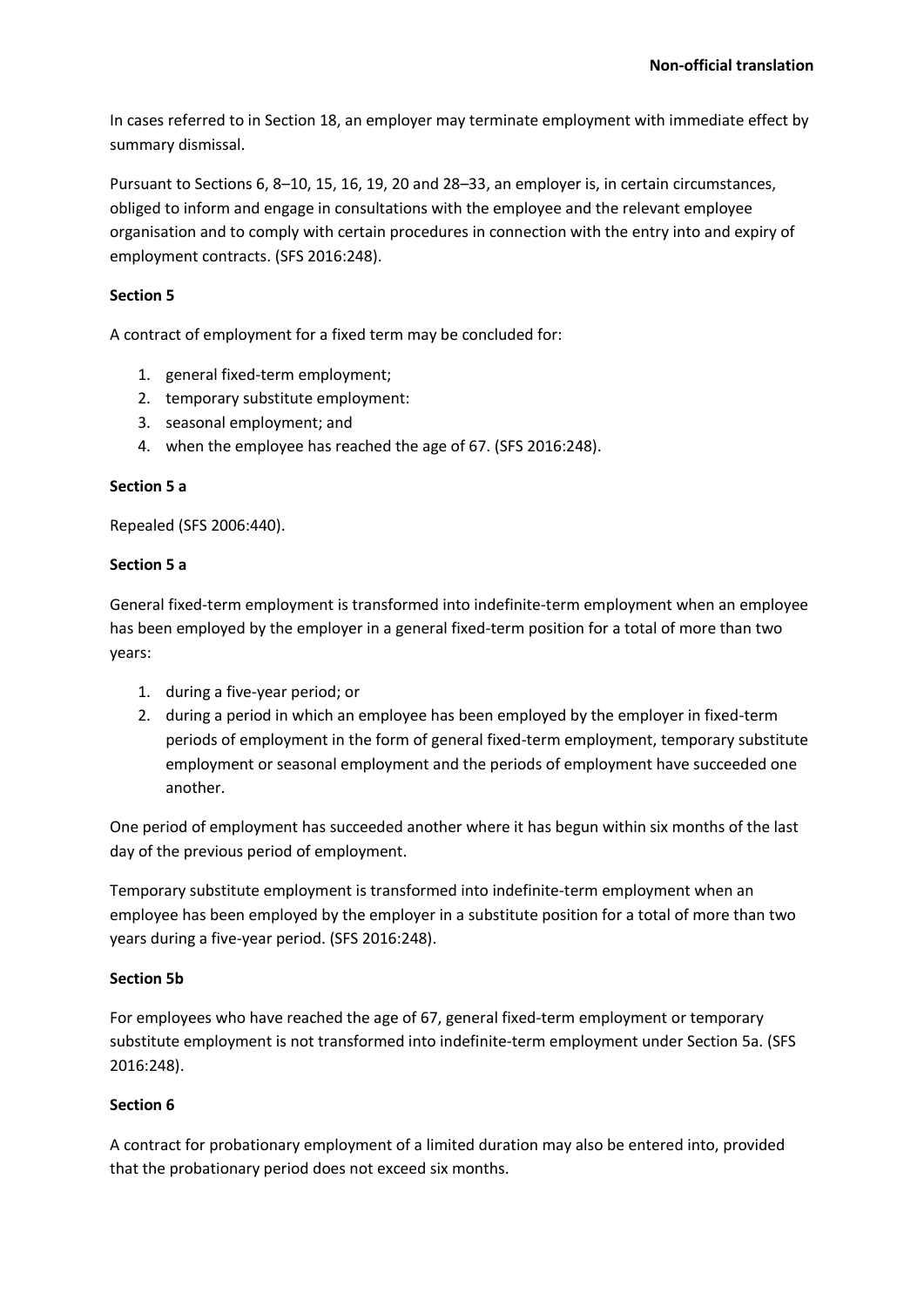Where the employer or employee does not wish the employment to continue after the expiry of the probationary period, notification of such must be given to the other party not later than at the expiry of the probationary period. In the absence of the above-mentioned notice, the probationary employment shall become indefinite-term employment.

Unless otherwise agreed, probationary employment may also be terminated prior to the expiration of the probationary period. (SFS 1994:1685).

## **Section 6 a**

Repealed on 1 July 2006 by (SFS 2006:439).

## **Section 6 b**

In conjunction with the transfer of an undertaking, a business or a part of a business from one employer to another, the rights and obligations under contracts of employment and employment relationships that existed at the time of the transfer to the new employer shall also be transferred. The previous employer shall, however, be liable to the employee for any financial obligations that are related to the period prior to the transfer. This paragraph shall also apply to employees who are employed within the public sector or on sea-going vessels.

The provisions contained in the first paragraph shall not apply to transfers in conjunction with bankruptcies.

Nor shall the provisions contained in the first paragraph apply to old-age, invalidity, or survivor benefits.

Notwithstanding the provisions of the first paragraph, contracts of employment and employment relationships shall not be transferred to a new employer in the absence of consent to such by the employee. (SFS 1994:1685).

# **Section 6 c**

Not later than one month after the commencement of work by the employee, the employer shall provide written information to the employee of all the terms and conditions that are of material relevance to the employment contract or employment relationship. The employer is not bound to provide such information where the period of employment is less than three weeks.

The information shall contain at least the following particulars:

- 1. the names and addresses of the employer and employee, the commencement date of the employment and the workplace;
- 2. a short specification or description of the employee's duties, occupational designation or title;
- 3. whether the employment is for a fixed or indefinite term or whether it is probationary; and
	- a. with respect to indefinite-term employment: the periods of notice applicable,
	- b. with respect to fixed-term employment: the final date of employment or the conditions governing its termination, and what form of fixed-term employment the employment refers to;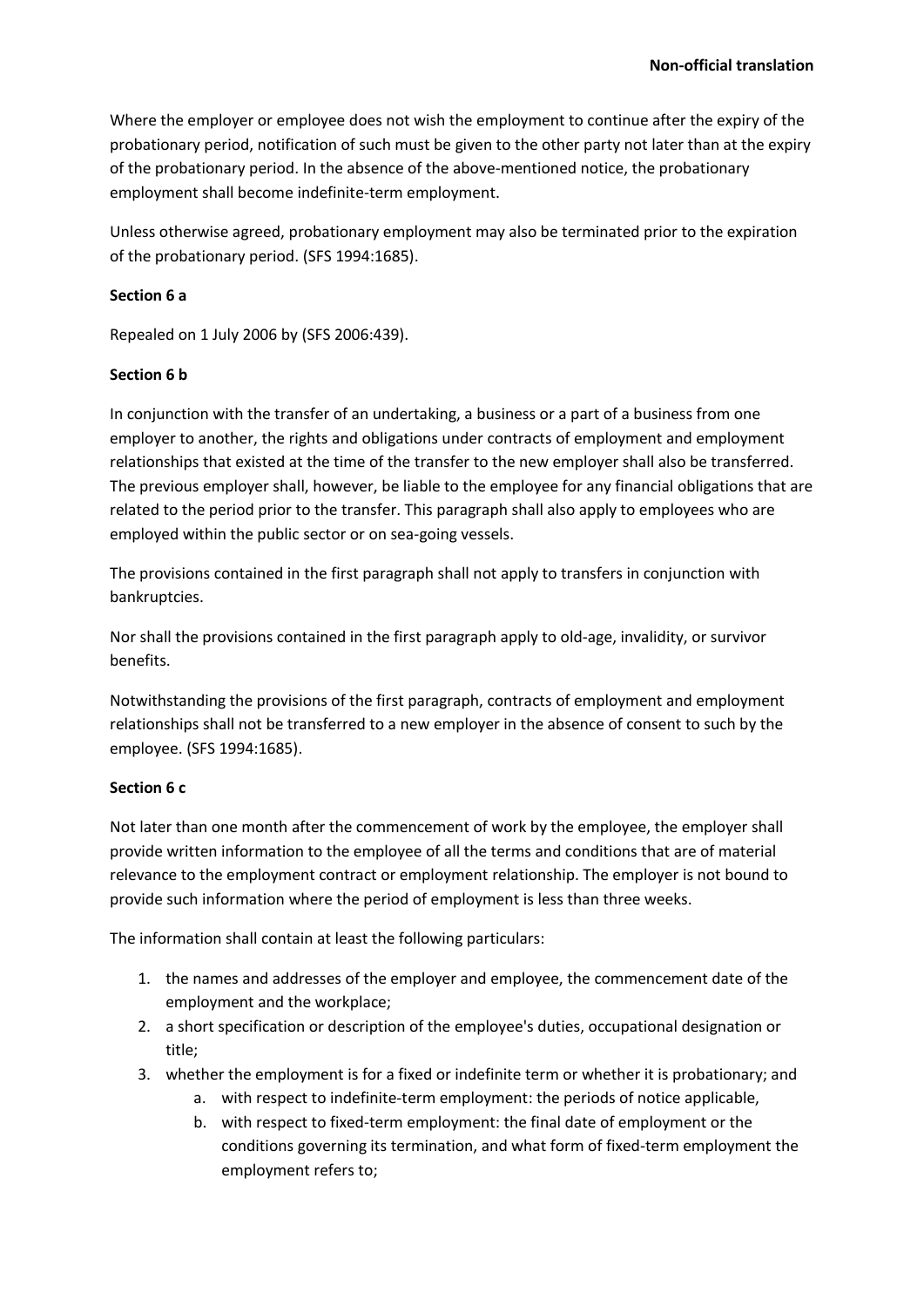- c. with respect to probationary employment: the length of the probationary period.
- 4. The starting rate of pay, other employment benefits and the intervals at which the pay is to be paid;
- 5. The length of the employee's paid annual leave and the length of the employee's normal working day or working week;
- 6. The collective bargaining agreement applicable, where relevant.

The information referred to in the second paragraph, item 3 a and 3 b, as regards the preconditions for the termination of the employment, item 4 and 5 may, provided it is appropriate, be provided in the form of references to acts, other enactments or collective bargaining agreements governing such issues. (SFS 2006:440).

## **Section 6 d**

As regards employees stationed abroad, the employer shall, if the posting is intended to endure for a longer period than one month, prior to departure provide written information to the employee in accordance with section 6 c, unless this has already been done.

The employer shall prior to departure also provide written information to the employee of at least

- 1. the term of employment abroad,
- 2. the currency in which the pay shall be paid,
- 3. when appropriate, the cash remuneration and benefits in kind that accompany the posting,
- 4. when appropriate, the conditions for home travel, and
- 5. when appropriate, the conditions that become applicable under Section 8 of the Foreign Posting of Employees Act (SFS 1999:678).

The information referred to in items 2 and 3 may, provided it is appropriate, be provided in the form of references to acts, other enactments or collective bargaining agreements governing such issues. (SFS 2006:439).

## **Section 6 e**

If the preconditions for the employment change through a decision of the employer or through an agreement between the employer and the employee and the change applies to some of the details that the employer has provided information about, or should have provided information about, the employer shall provide written information of the change within one month. (SFS 2006:439).

## **Section 6 f**

The employer shall provide employees with fixed term employment with information about indefinite-term employment and probationary employment vacancies. The information may be provided by it being made generally available at the workplace.

As regards employees with fixed-term employment who are on parental leave, the information shall, if the employee so requires, be provided directly to him or her. (SFS 2007:389).

## **Section 6 g**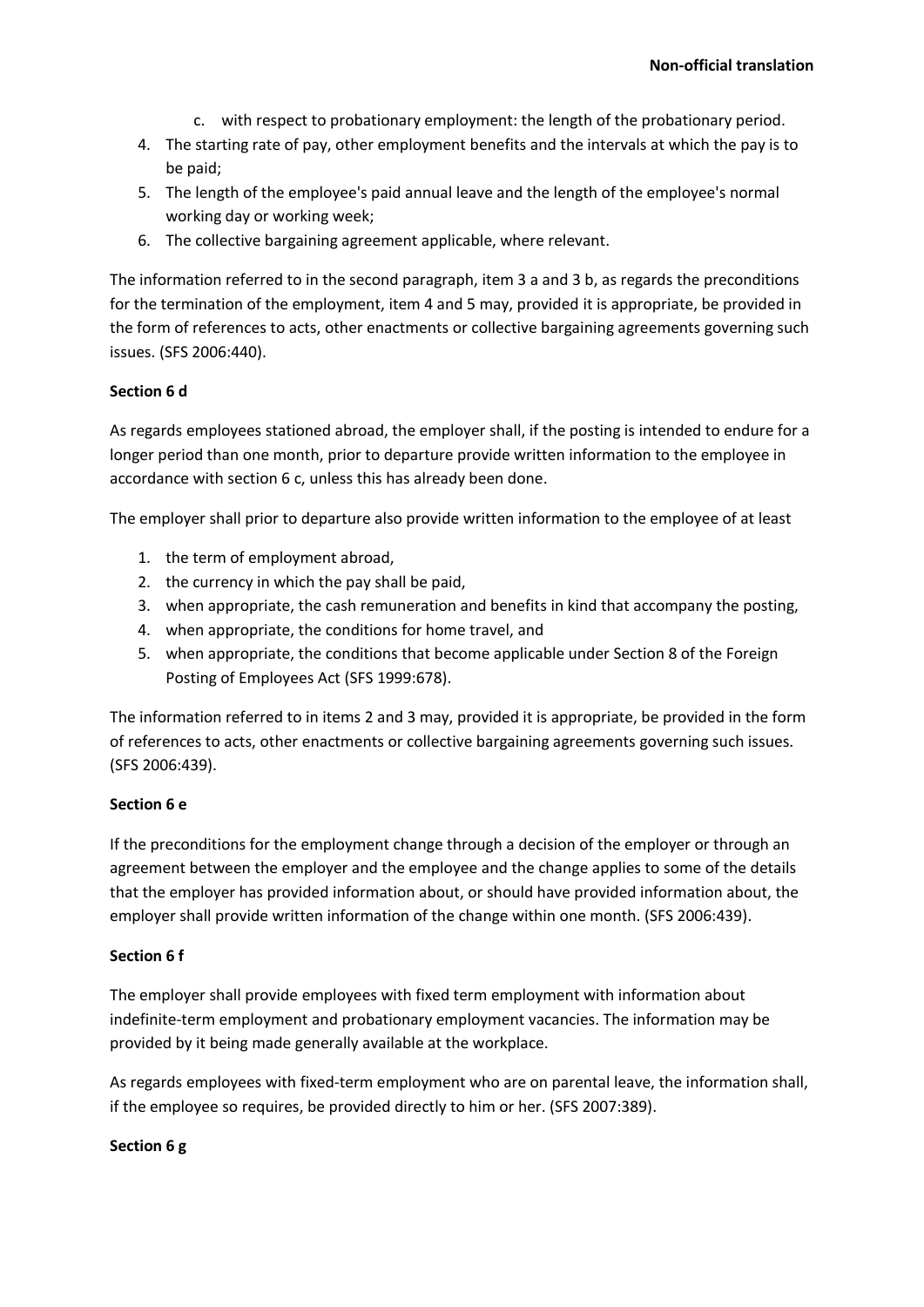At the request of an employee, the employer shall provide written information about the employee's aggregate period of employment. At the request of an employee who is employed in a fixed-term employment under Section 5, points 1–3, the employer shall provide written information about all periods of employment that are relevant in the application of Section 5a. For each period of employment of this type, the form of fixed-term employment, the commencement date of employment and the final date of employment shall be given.

Information pursuant to the first paragraph shall be provided within three weeks of the request being presented. When calculating the length of employment and when determining which previous periods of employment are covered by the obligation to provide information, account shall also be taken of periods of employment under Section 3, first paragraph, points 1–3. (SFS 2016:248).

## **Notice of termination by the employer**

## **Section 7**

Notice of termination by the employer must be based on objective grounds.

Objective grounds for notice of termination do not exist where it is reasonable to require the employer to provide other work in his service for the employee.

The transfer of an undertaking, a business or a part of a business under Section 6 b shall not, per se, constitute objective grounds for giving notice of termination of employment. The above-mentioned prohibition shall not, however, prevent an employer from giving notice of termination of employment as a consequence of economic, technical or organisational reasons that include changes to the workforce.

Notice of termination that is based on circumstances relating to the employee personally may not be based solely on circumstances that were known to the employer for more than two months before notice was given under Section 30 or, if no such notice was given, two months before the termination date. However, the employer may base the notice of termination entirely on circumstances known to him for more than two months if upon request by the employee or with the consent of the employee the employer has delayed in providing the information or giving notice of termination or where there are extraordinary reasons for invoking such circumstances. (SFS 1994:1685).

## **Section 8**

Notice of termination by the employer must be given in writing.

In the notice of termination, the employer must state the procedure to be followed by the employee in the event the employee wishes to claim that the notice of termination is invalid or to claim damages as a consequence of the termination. Such notice shall also state whether or not the employee has rights of priority concerning re-employment. Information shall also be included in the notice, where applicable, that notification is required in order for the employee to exercise such rights.

## **Section 9**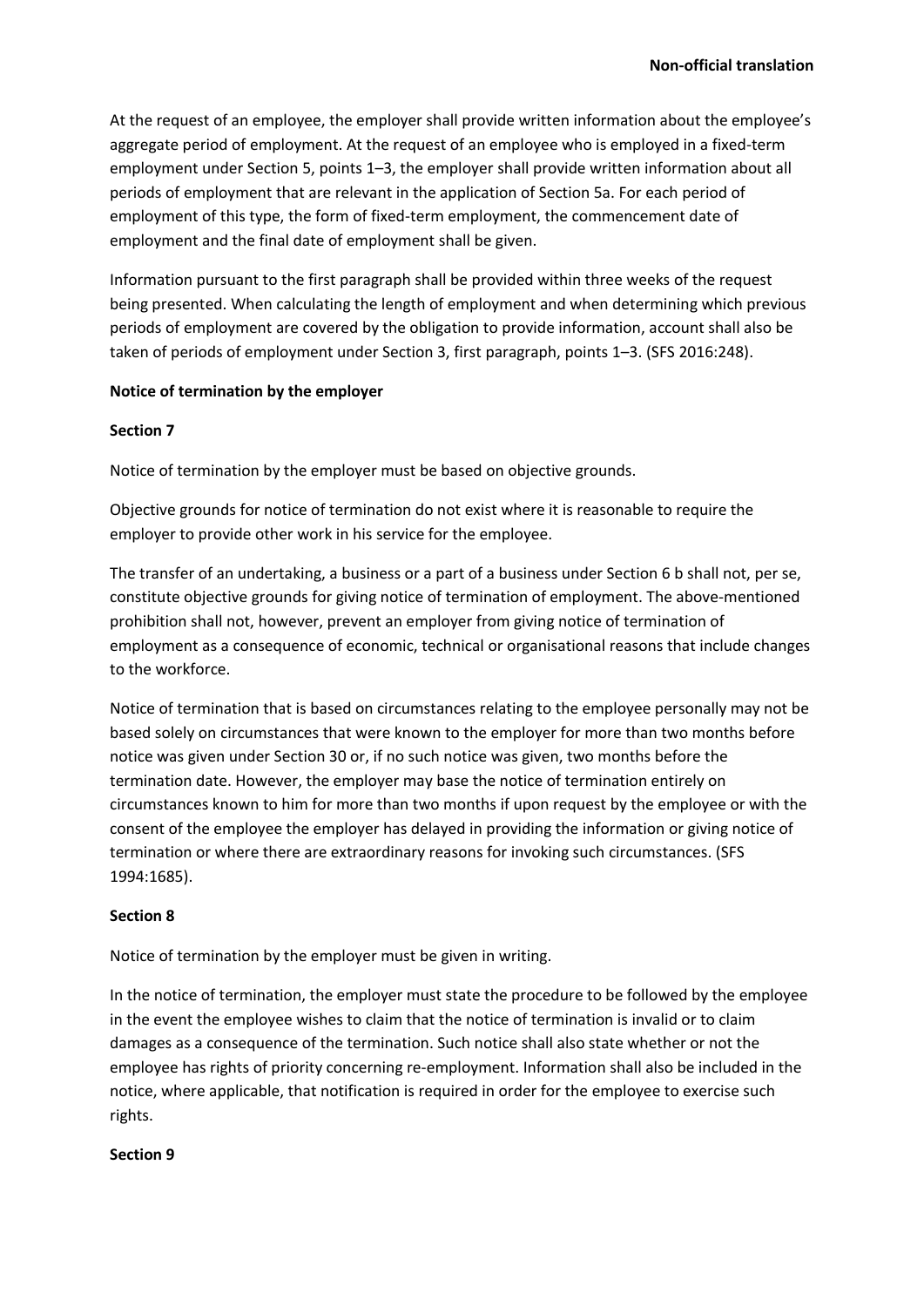The employer is obligated, upon request by the employee, to state the circumstances on which notice of termination is based. This statement must be in writing, where the employee so requests.

## **Section 10**

Notice of termination must be delivered to an employee personally. Where this cannot reasonably be required, notice may instead be posted by registered letter to the employee's last known address.

Notice of termination shall be deemed effective when received by the employee. Where the employee cannot be reached and notice of termination has been dispatched by letter according to the first paragraph, notice of termination shall be deemed effective 10 days after the letter was submitted to the post office for delivery. If the employee is on holiday, notice of termination shall be deemed effective not earlier than the day after the holiday ends.

## **Period of notice**

## **Section 11**

The minimum period of notice for both employer and employee shall be one month.

An employee is entitled to a period of notice of:

- two months, if the total period of employment with the employer is at least two years but less than four years;
- three months, if the total period of employment is at least four years but less than six years;
- four months, if the total period of employment is at least six years but less than eight years;
- five months, if the total period of employment is at least eight years but less than ten years; and
- six months, if the total period of employment is at least ten years.

If an employee who is on parental leave under Section 4 or 5 of the Parental Leave Act (1995:584) is given notice of termination due to a shortage of work, the period of notice should begin:

- when the employee fully or partly resumes their work; or
- when the employee would have resumed their work according to the application for parental leave that applies when notice of termination is given. (SFS 2015:759).

## **Pay and other benefits during the period following notice of termination**

## **Section 12**

An employee who has been given notice is entitled to retain pay and other employment benefits during the period of notice, notwithstanding that the employee is not assigned any duties or is assigned duties different from those the employee previously performed. (SFS 1984:1008).

## **Section 13**

Where the employer has stated that the employee need not be available for work following notice of termination or need only work for part of the period of notice any income earned by the employee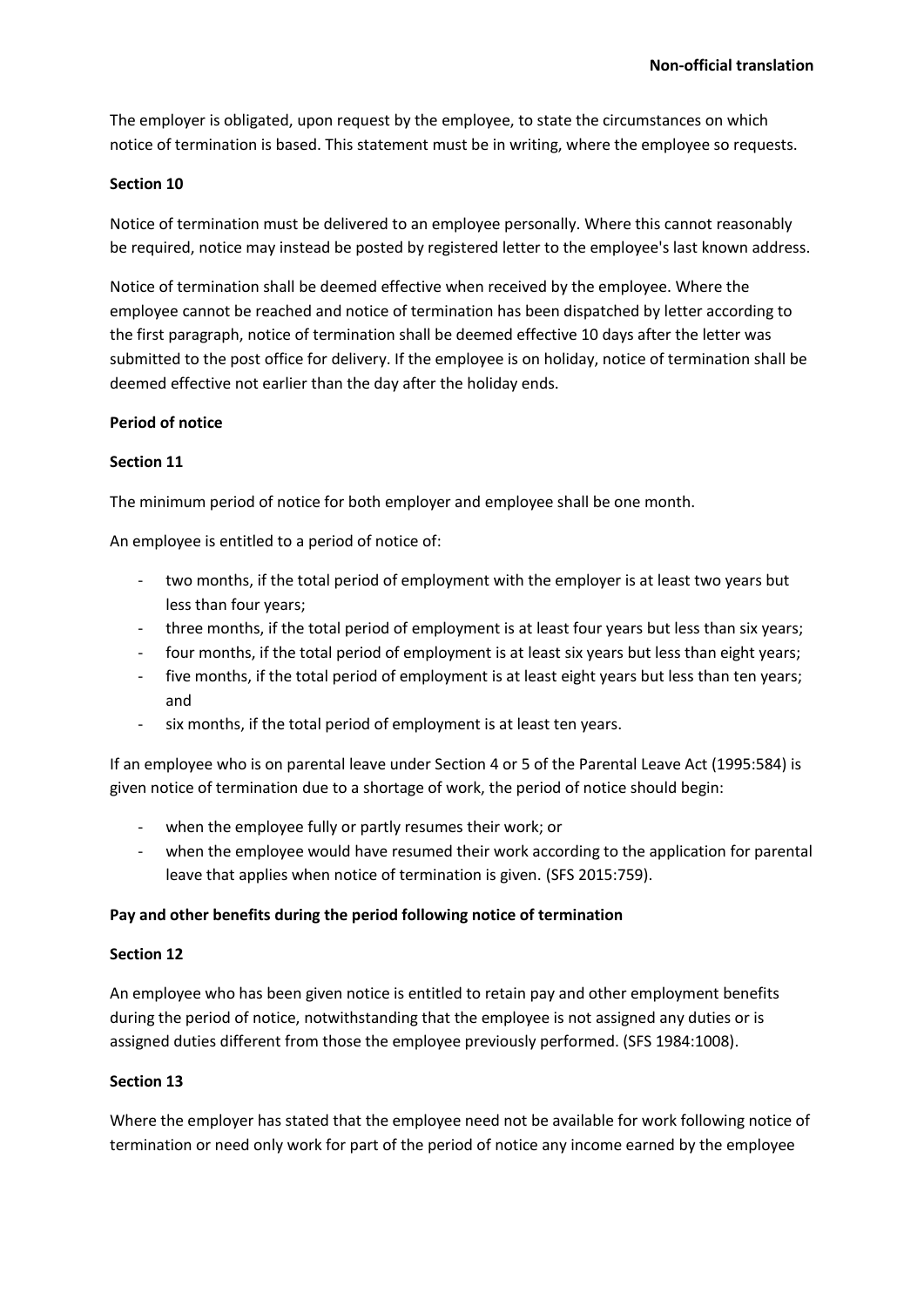from other employment during the same period may be deducted by the employer from benefits payable under Section 12, first paragraph.

The employer is also entitled to deduct income that the employee obviously could have earned from other suitable employment during this period. (SFS 1993:718).

## **Section 14**

An employee who has been given notice of termination may not be transferred to another locality during the period of notice, if the employee's opportunities of seeking new employment are thereby impaired to an extent that is not insignificant.

An employee who has received notice of termination is also entitled, during the period of notice, to reasonable leave of absence from the employment with full employment benefits in order to visit an employment agency or otherwise seek work.

## **Notification that fixed-term employment will not be continued**

## **Section 15**

An employee who is employed for a fixed term as provided in Section 5 and who will not be given further employment when the employment ends, must be notified to this effect by the employer not less than one month before the expiration of the period of employment. Entitlement to such notification shall be contingent upon the employee, upon the expiration of employment, having been employed by the employer for more than twelve months during the past three years. Where the period of employment is too short for notification to be given one month in advance, it shall instead be given upon the commencement of employment.

Where a seasonal employee, who at the end of the employment has been employed by the employer for a specific season for more than six months during the past two years, will not be given further seasonal employment at the beginning of the new season, the employer must notify the employee to this effect at least one month prior to the commencement of the new season. (SFS 2007:390).

## **Section 16**

Notification under Section 15 must be in writing.

The employer must state in the notification the procedure to be followed by the employee in the event the employee wishes to initiate proceedings to have the contract declared to apply as an indefinite-term employment, or to claim damages for a breach of Section 4, first paragraph of this Act. The notification must also inform the employee whether or not the employee is entitled to rights of priority in connection with re-employment. Information shall also be included in the notice, where applicable, that notification is required in order for the employee to exercise such rights.

Notification must be delivered to the employee personally. If this cannot reasonably be required, notification may instead be posted by registered letter to the employee's last known address.

# **Section 17**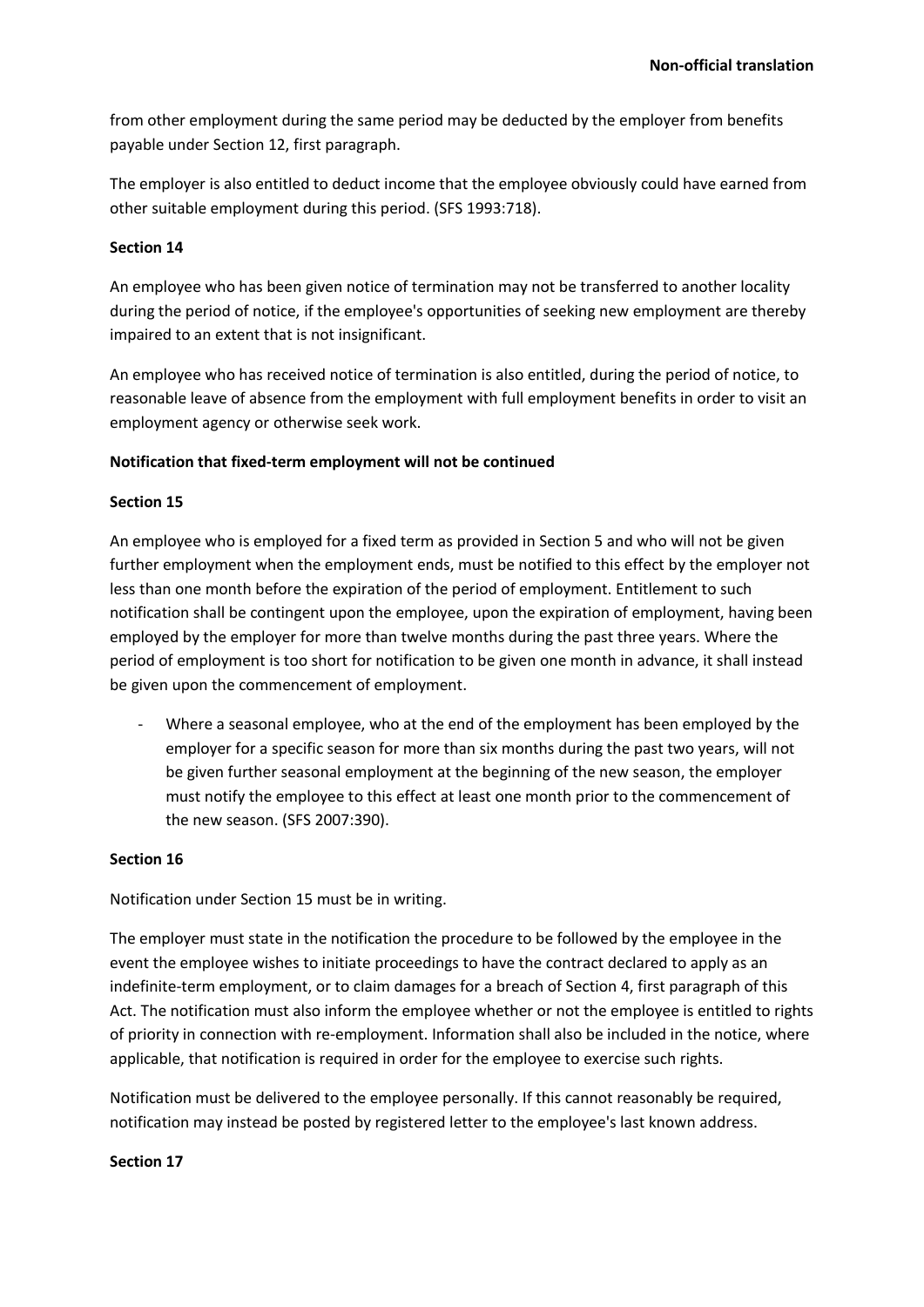An employee who has received notification under Section 15, first paragraph, is entitled to a reasonable leave of absence with full employment benefits in order to visit an employment agency or otherwise seek work.

## **Summary dismissal**

## **Section 18**

An employee may be summarily dismissed where he has grossly neglected his obligations to the employer.

Summary dismissal may not be based solely on circumstances that were known to the employer more than two months before notice was given under Section 30 or, where no such notice was given, two months before the date of dismissal. However, the employer may base the summary dismissal entirely on circumstances known to him for more than two months if upon the request of the employee or with the consent of the employee the employer has delayed the giving of notice or dismissal or where there are extraordinary reasons for invoking such circumstances. (SFS 1993:1496).

## **Section 19**

Notice of summary dismissal by the employer must be given in writing. The employer shall state in the notice of summary dismissal the procedures that the employee must comply with in the event the employee wishes to claim that the dismissal is invalid or wishes to claim damages as a consequence of the dismissal.

The employer is obligated, upon request by the employee, to state the circumstances on which notice of summary dismissal is based. This statement must be in writing, where the employee so requests.

## **Section 20**

Notice of summary dismissal must be delivered to an employee personally. Where this cannot reasonably be required, notice may instead be posted by registered letter to the employee's last known address.

Notice of summary dismissal shall be deemed given when communicated to the employee. Where the employee cannot be reached and notice of summary dismissal has been dispatched by letter as provided in the first paragraph, notice of summary dismissal shall be deemed given 10 days after the letter was submitted to the post office for delivery. If the employee is on holiday, notice of dismissal shall be deemed given not earlier than the day after the holiday ends.

# **Pay and other benefits during lay offs**

## **Section 21**

An employee who is laid off is entitled the same pay and other employment benefits as if the employee had been allowed to continue his or her duties. This however, does not apply where the lay off is a consequence of the seasonal nature of the work or the fact that the work is otherwise inherently intermittent. (SFS 1984:1008).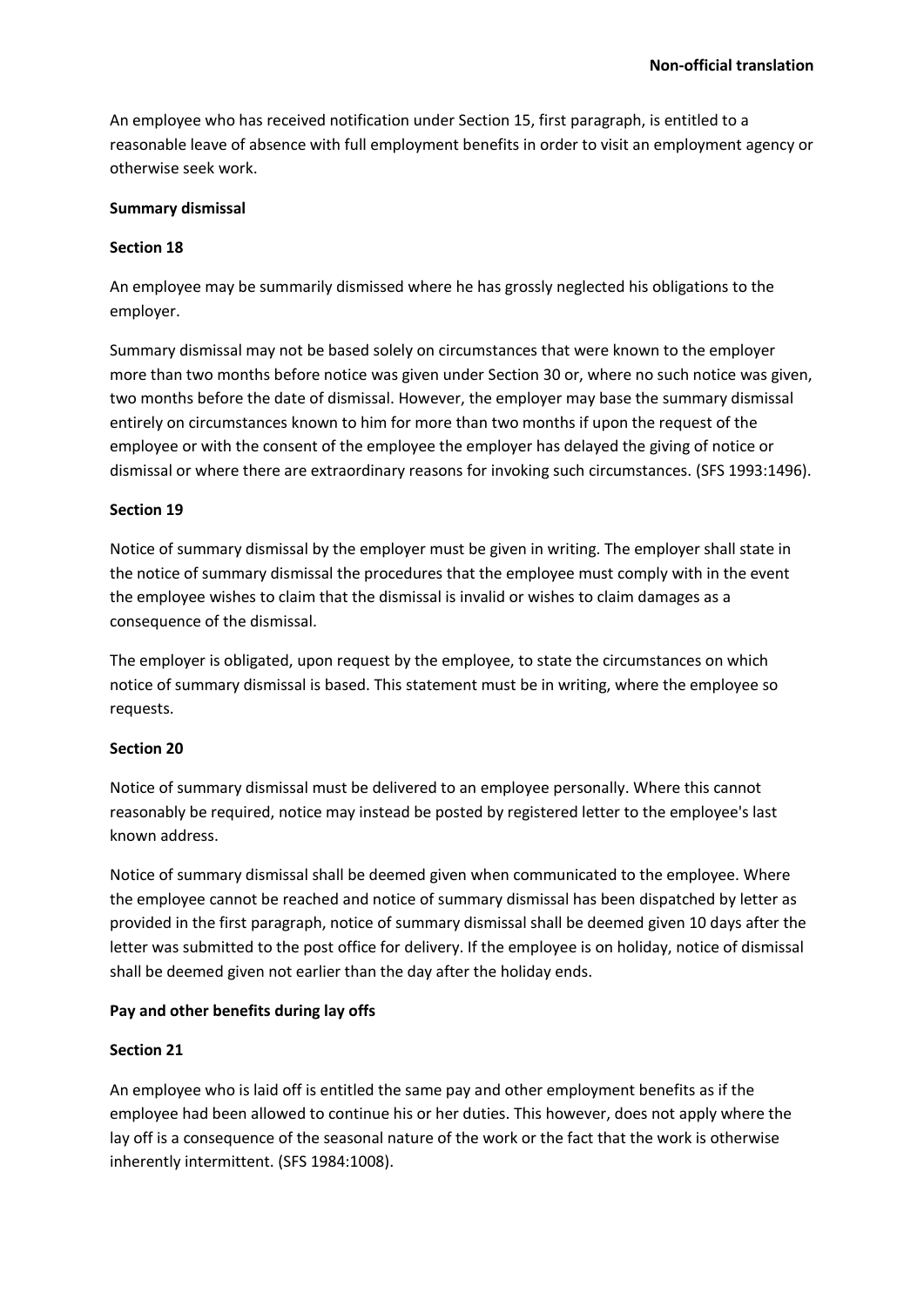## **Order of priority in connection with termination of employment**

## **Section 22**

In the event of notice of termination on the grounds of shortage of work, the employer shall observe the following rules on priority.

Before order of termination is determined, an employer with at most ten employees, irrespective of the number of in the group subject to order of priority rules, may exempt at most two employees who, in the opinion of the employer, are of particular importance for the future activities. When computing the number of employees at the employer, employees referred to in Section 1 are not included. The or those employees who are exempted have priority for continued employment.

Where the employer has several operational units, the order of termination shall be determined separately within each unit. The circumstance alone that one employee has his workplace at his home, does not mean that the workplace comprises a separate operational unit. If the employer is, or is usually, bound by a collective bargaining agreement, a special order of termination shall be established for each agreement sector.

Where, under circumstances as mentioned above, there are several production units in the same locality, a single order of termination shall be drawn up for all the units in the locality that fall within the agreement sector of an organisation of employees, provided the organisation makes a request to this effect not later than the time for negotiations under Section 29.

The order of termination for those employees who are not exempted is determined on the basis of each employee's total time of employment with the employer. Employees with longer employment times shall have priority over employees with shorter employment times. In the event of equal employment times, priority shall be given to the older employee. Where it is only possible to offer continued work to an employee with the employer following a re-location of the employee, priority shall be contingent on the employee possessing satisfactory qualifications for the continued work. (SFS 2000:763).

## **Section 23**

An employee who has reduced working capacity and who has, therefore, been given special duties by the employer shall be given priority for continued work, notwithstanding the rules on priority, where such can be accomplished without serious inconvenience to the employer.

## **Section 24**

Repealed (SFS 1984:1008).

## **Rights of priority for re-employment, etc.**

## **Section 25**

Employees whose employment has been terminated as a consequence of shortage of work shall have rights of priority for re-employment in the business in which they were previously employed. The above-mentioned rights shall also apply with respect to employees who have been employed for a fixed term as provided in Section 5 and who have not been given continued employment due to a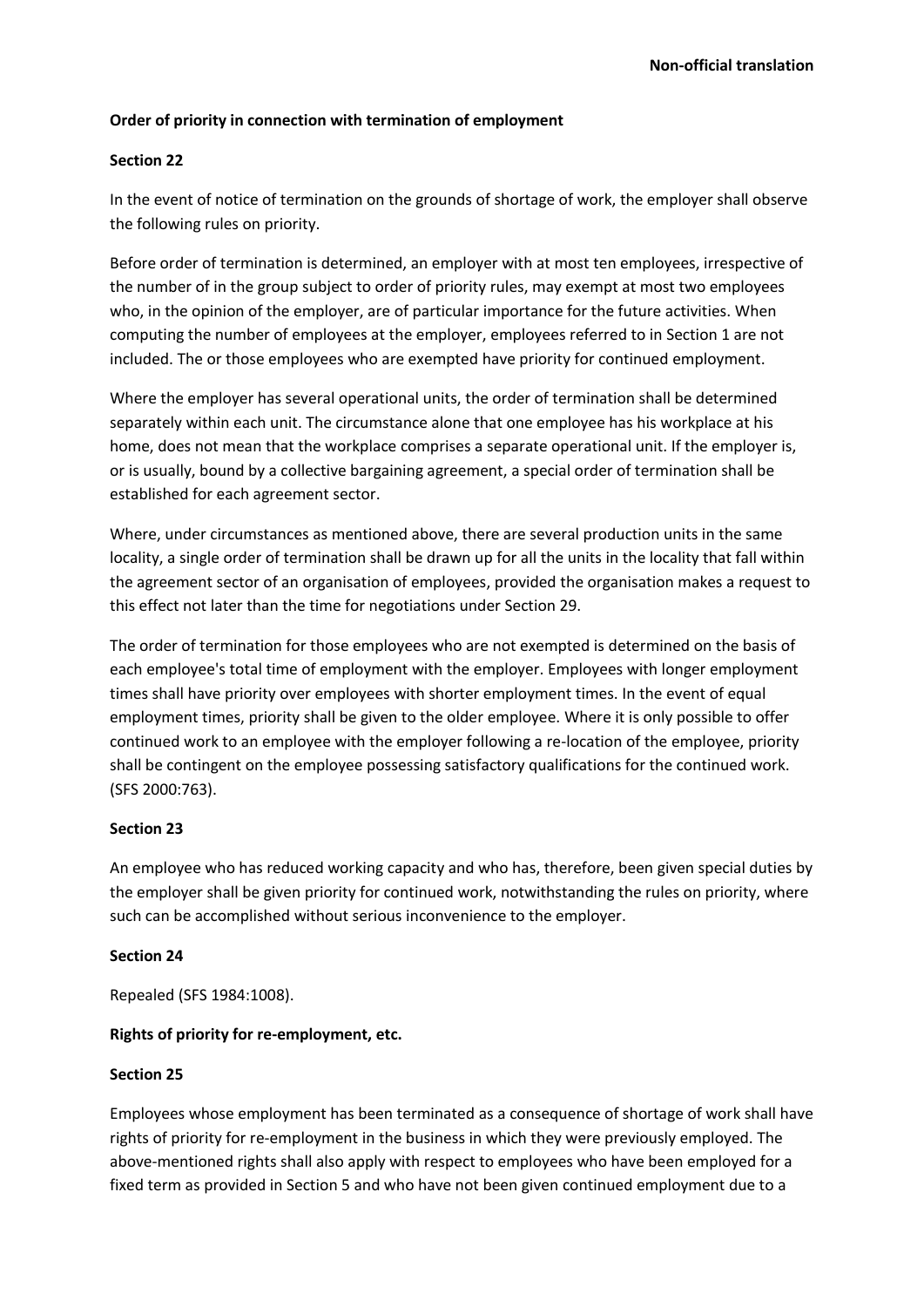shortage of work. The right to priority, however, shall be contingent upon the employee having been employed by the employer for a total of more than twelve months during the last three years or, in the case of a former seasonal employee's right to priority for new seasonal employment, six months during the past two years, provided the employee is sufficiently qualified for the new employment.

The right to priority shall apply from time of the notice of termination or when notice was given or should have been given under Section 15, first paragraph, and thereafter until nine months from the date that the employment ceased. With respect to seasonal employment, rights of priority shall instead apply from the time when notice was given or should have been given under Section 15, second paragraph, and thereafter until nine months have elapsed from the commencement of the new season. Where during the above-mentioned periods of time the undertaking, the business or the part of the business in which the activities are conducted has been transferred to a new employer by such a transfer as is subject to Section 6 b, the right to priority shall apply with respect to the new employer. Rights of priority shall also apply in circumstances where the previous employer was put into bankruptcy.

Where the employer has several production units, or if the employer's business involves several collective bargaining agreement sectors, the rights of priority shall apply to employment within the unit and the collective bargaining agreement sector to which the employee belonged at the termination of the previous employment. Where, under such circumstances, there are several production units in the same locality, priority within the collective bargaining agreement sector of an organisation of employees shall apply to all of the employer's production units in the locality, provided such a request is made by the organisation not later than the time for negotiations as provided for in Section 32. (SFS 2007:390).

# **Section 25 a**

Notwithstanding Section 25, a part-time employee who has notified his or her employer that he or she desires to have employment at a higher level of occupation, though at most full-time, has a priority right to such employment. This right is contingent upon the employer's need of labour being satisfied by the part-time employee being employed at a higher level of occupation and that the parttime employee is adequately qualified for the new work tasks.

If an employer has several production units, the priority right applies to employment at the unit where the employee is engaged part-time.

The priority right does not apply as regards a person who is entitled to re-allocation of work under Section 7, second paragraph. (SFS 2006:440).

## **Section 26**

Where several employees are entitled to priority for re-employment under Section 25 or priority right to employment at a higher level of occupation under Section 25 a, the order in which they are inter se to be re-employed shall be determined on the basis of each employee's total period of employment with the employer. Employees who have longer periods of employment shall have priority over employees with shorter periods of employment. In the event of equal periods of employment, the employee who is senior in age shall be given priority. (SFS 1996:1424).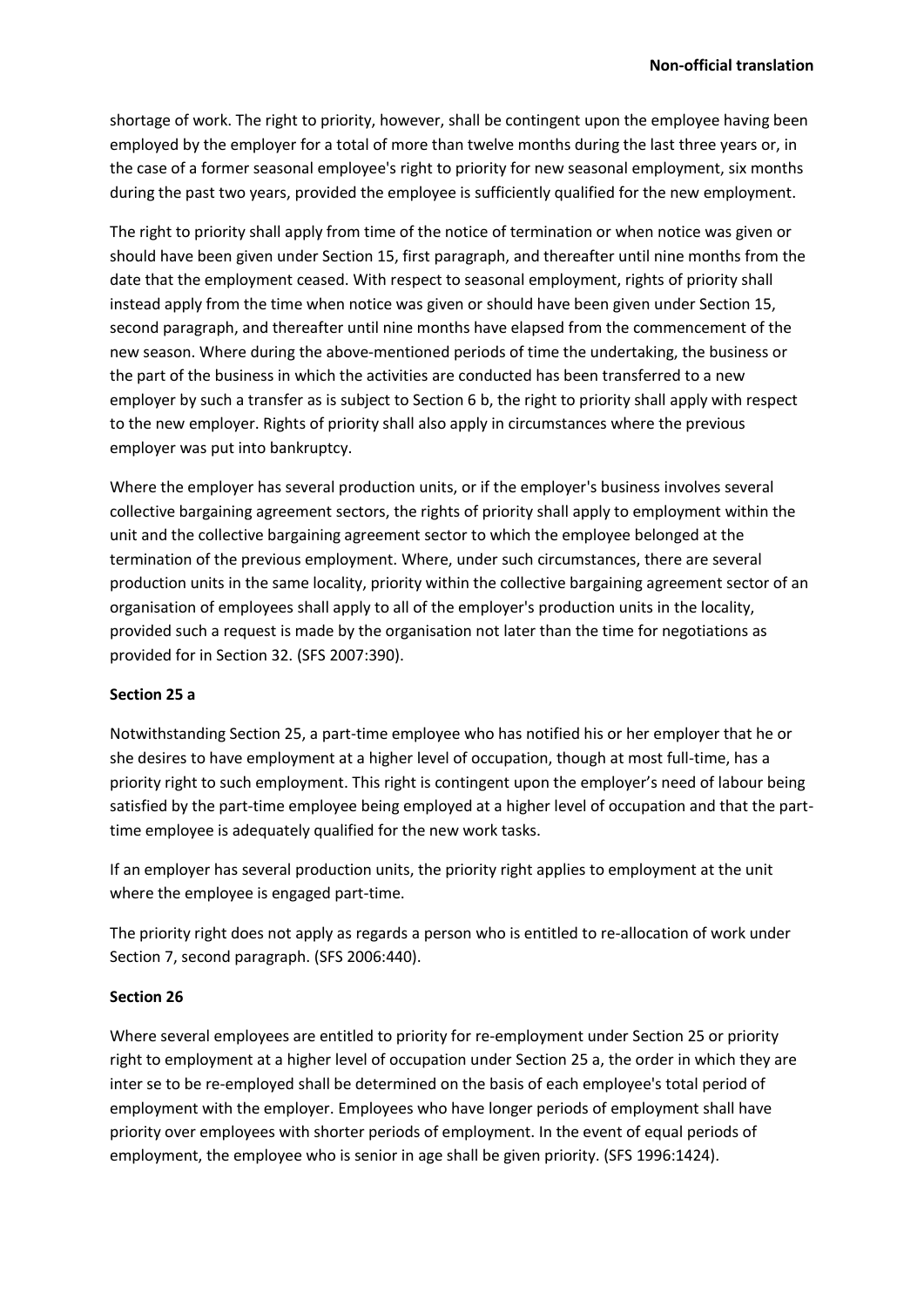## **Section 27**

Where notice regarding the right of priority to re-employment has been given under Section 8, second paragraph or Section 16, second paragraph, the right of priority may not be exercised by the employee prior to notice by the employee to the employer of his intention to exercise such right.

An employee who accepts an offer of re-employment shall not be obligated to commence the new employment until after a reasonable period of transition.

Where an employee declines an offer of re-employment that the employee should reasonably have accepted, any right to priority shall be forfeited.

## **Negotiations, etc.**

## **Section 28**

An employer who is bound by a collective bargaining agreement and who enters into a contract of fixed-term employment regarding work governed by the collective bargaining agreement, shall immediately notify the relevant local organisation of employees of the contract of employment. Such notice shall also be given when a collective bargaining agreement is temporarily not in force.

However, no such notice need be given where the period of employment is not more than one month.

## **Section 29**

Sections 11 - 14 of the Employment (Co-determination in the Workplace) Act (1976:580) shall apply in respect of the duty of employers to enter into negotiations before deciding on termination of employment on the grounds of a shortage of work, lay- offs or re-engagement following lay-offs. (SFS 1989:963).

# **Section 30**

An employer who wishes to summarily dismiss an employee or to give notice terminating employment for reasons relating to the employee personally, shall inform the employee of this in advance. Information concerning termination shall be given at least two weeks in advance. Information concerning summary dismissal shall be given at least one week in advance. If the employee is a union member, the employer shall notify the local organisation of employees to which the employee belongs at the same time as notice is given to the employee.

The employee and the local organisation of employees to which the employee belongs are entitled to consultations with the employer concerning the measure to which the information and the notice relate. This shall apply provided that such consultations are requested not more than one week after information or notice was given.

Where such consultations have been requested, the employer may not give notice of termination or summarily dismiss the employee until the consultations have been concluded. (SFS 1989:963).

## **Section 30 a**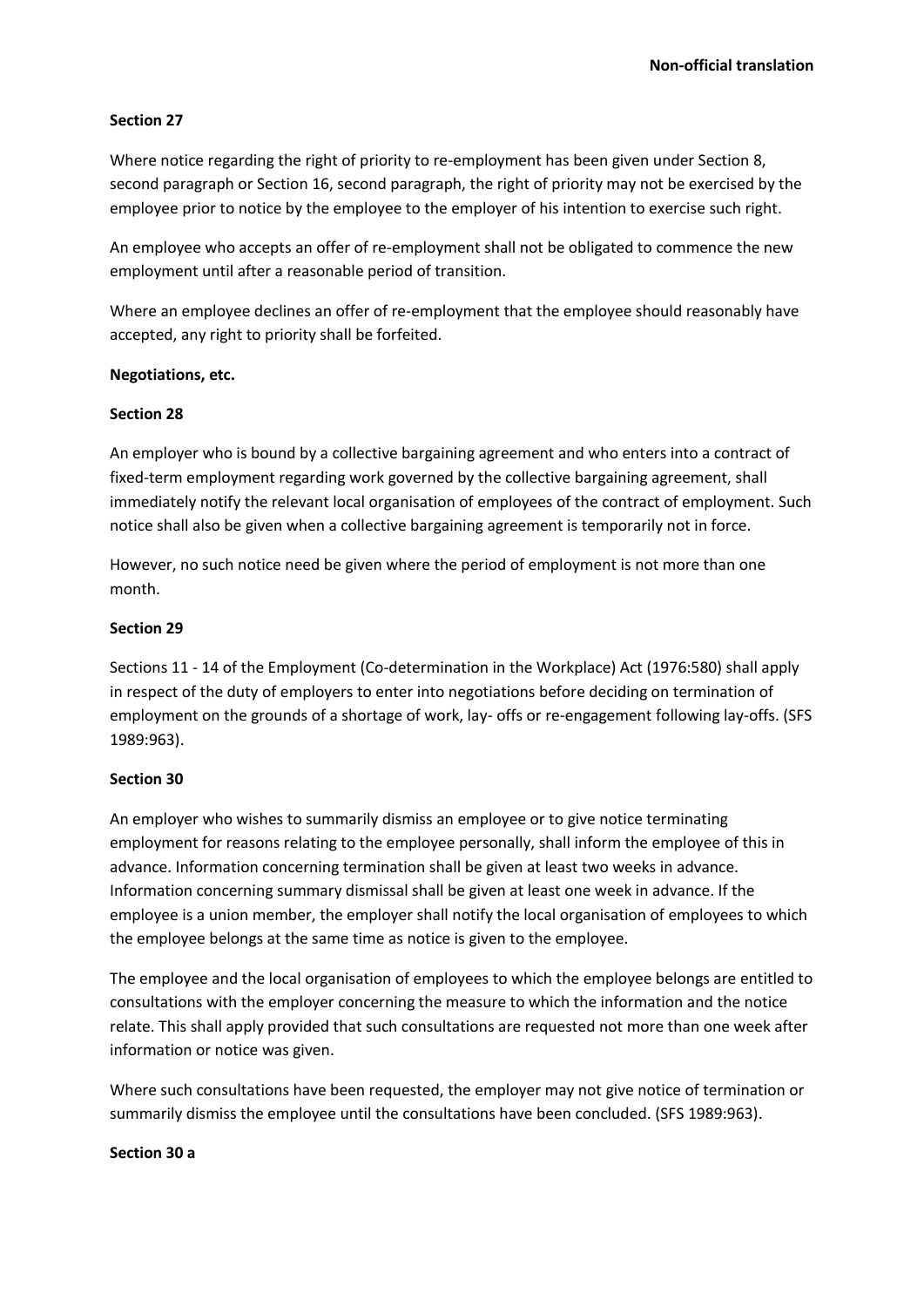An employer who gives an employee notice, under Section 15, of the termination of fixed-term employment, shall at the same time notify the local organisation of employees to which the employee belongs.

The employee and the local organisation of employees are entitled to enter into consultations with the employer concerning the notice. (SFS 1989:963).

## **Section 31**

An employer who intends to give notice to an employee that probationary employment will be terminated prematurely, or that such employment will be terminated without it being converted into indefinite-term employment, shall notify the employee of such at least two weeks in advance. Where the employee is a union member, the employer shall notify the local organisation of employees to which the employee belongs at the same time as notice is given to the employee.

The employee, and the local organisation of employees to which the employee belongs, shall be entitled to consultations with the employer concerning the notice.

## **Section 32**

An employer who intends to employ an employee under circumstances where another person has rights of priority for re-employment in the business or rights of priority for employment at a higher level of occupation, shall first negotiate with the relevant organisation of employees under Sections 11 - 14 of the Employment (Co-determination in the Workplace) Act (1976:580). The abovementioned provision shall also apply where a question arises as to which of several persons with rights of priority shall obtain re-employment or employment at a higher level of occupation. (SFS 1996:1424).

## **Right to remain in the employment up to the age of 67**

## **Section 32 a**

An employee is entitled to remain in the employment up to the end of the month when he or she attains the age of 67, unless otherwise prescribed by this Act. (SFS 2001:298).

## **Section 33**

An employer desiring an employee to leave their employment at the end of the month when the employee reaches the age of 67 shall give the employee at least one month's written notice of this.

An employer desiring an employee to leave their employment upon becoming entitled to full sickness compensation under the Social Insurance Code shall give the employee written notice of this immediately upon the employer learning of the decision concerning sickness compensation.

An employee who has reached the age of 67 shall not be entitled to more than one month's notice of termination and shall not have a preferential right to re-employment under Section 22, 23, 25 or 25a. (SFS 2010:1230).

## **Section 34**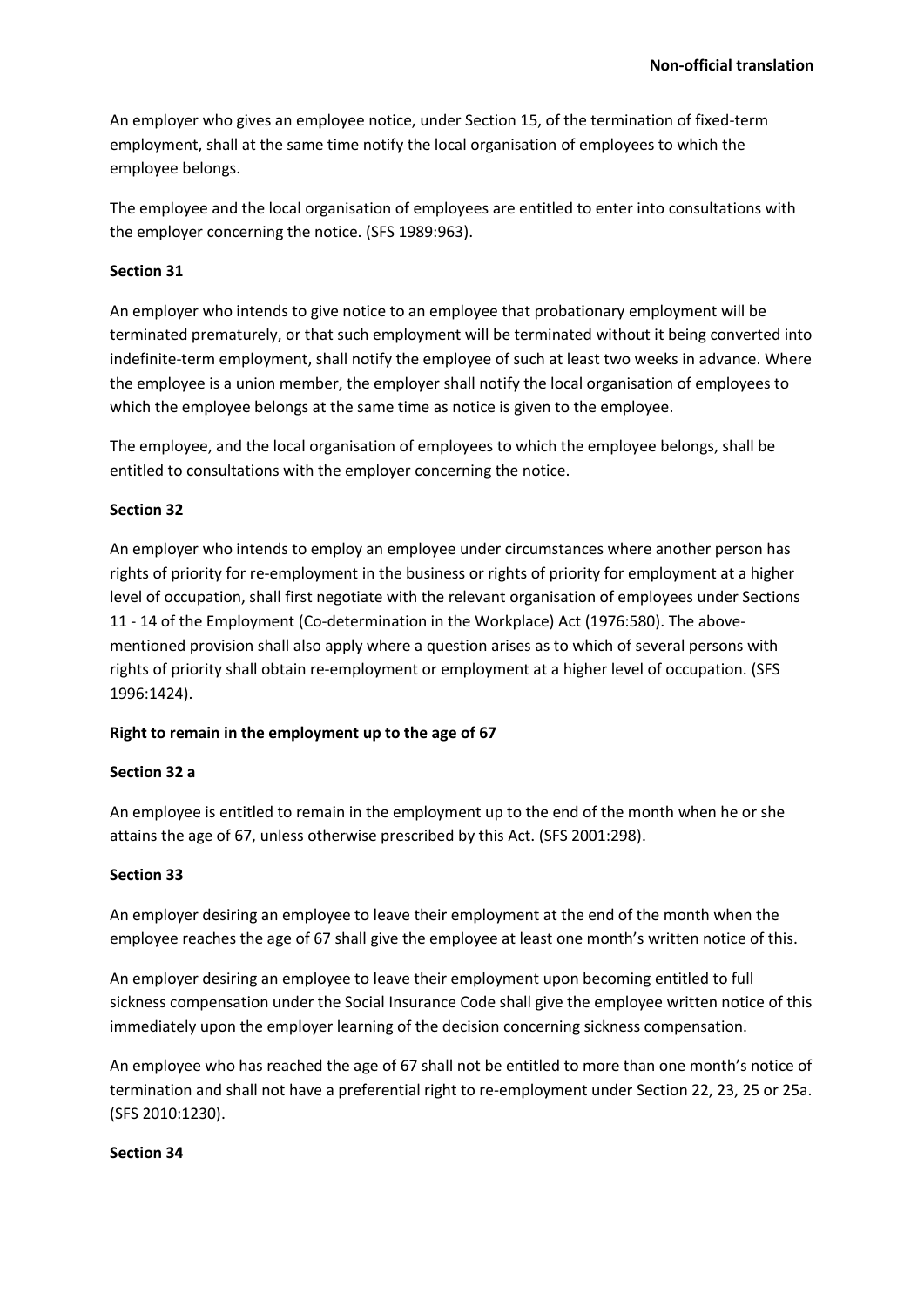Where notice of termination is given without objective grounds, the notice shall be declared invalid upon the application of the employee. However, the above-mentioned provision shall not apply where the notice of termination is challenged solely on the grounds that it is in breach of the rules regarding priority.

If a dispute arises concerning the validity of a notice of termination, the employment shall not terminate as a consequence of the notice prior to the final adjudication of the dispute. Nor may the employee be suspended from work as a consequence of the circumstances that caused the notice to be given, in the absence of special reasons for such. The employee shall be entitled to pay and other benefits under Sections 12 - 14 for the duration of the employment.

Pending final adjudication of the dispute, a court may rule that employment will terminate at the expiration of the period of notice, or at a later time determined by the court, or that a current suspension shall be discontinued.

## **Section 35**

Where an employee has been summarily dismissed under circumstances that would not constitute grounds for a valid notice of termination, the summary dismissal shall be declared invalid upon the application of the employee.

Where such an application is brought, a court may order that the employment shall continue, notwithstanding the summary dismissal, pending final adjudication of the dispute.

Where a court has issued an order under the second paragraph the employee may not be suspended from work by the employer as a consequence of the circumstances that caused the summary dismissal. The employee shall be entitled to pay and other benefits under Sections 12 - 14 for the duration of the employment.

# **Section 36**

A contract of employment, the term of which has been limited in contravention of Section 4, first paragraph, shall, upon the application of the employee, be declared valid for an indefinite term.

Where such an application is brought, a court may order that the employment shall continue, notwithstanding the contract, pending final adjudication of the dispute. The employee shall be entitled to pay and other benefits under Sections 12 - 14 for the duration of the employment.

## **Section 37**

Where a court has issued a final order that a notice of termination or a summary dismissal is invalid, the employer may not suspend the employee from work as a consequence of the circumstances that caused the notice of termination or summary dismissal.

## **Damages**

# **Section 38**

An employer who violates this Act shall be liable for damages for loss suffered by the employee as well as pay and other employment benefits to which the employee may be entitled. An employee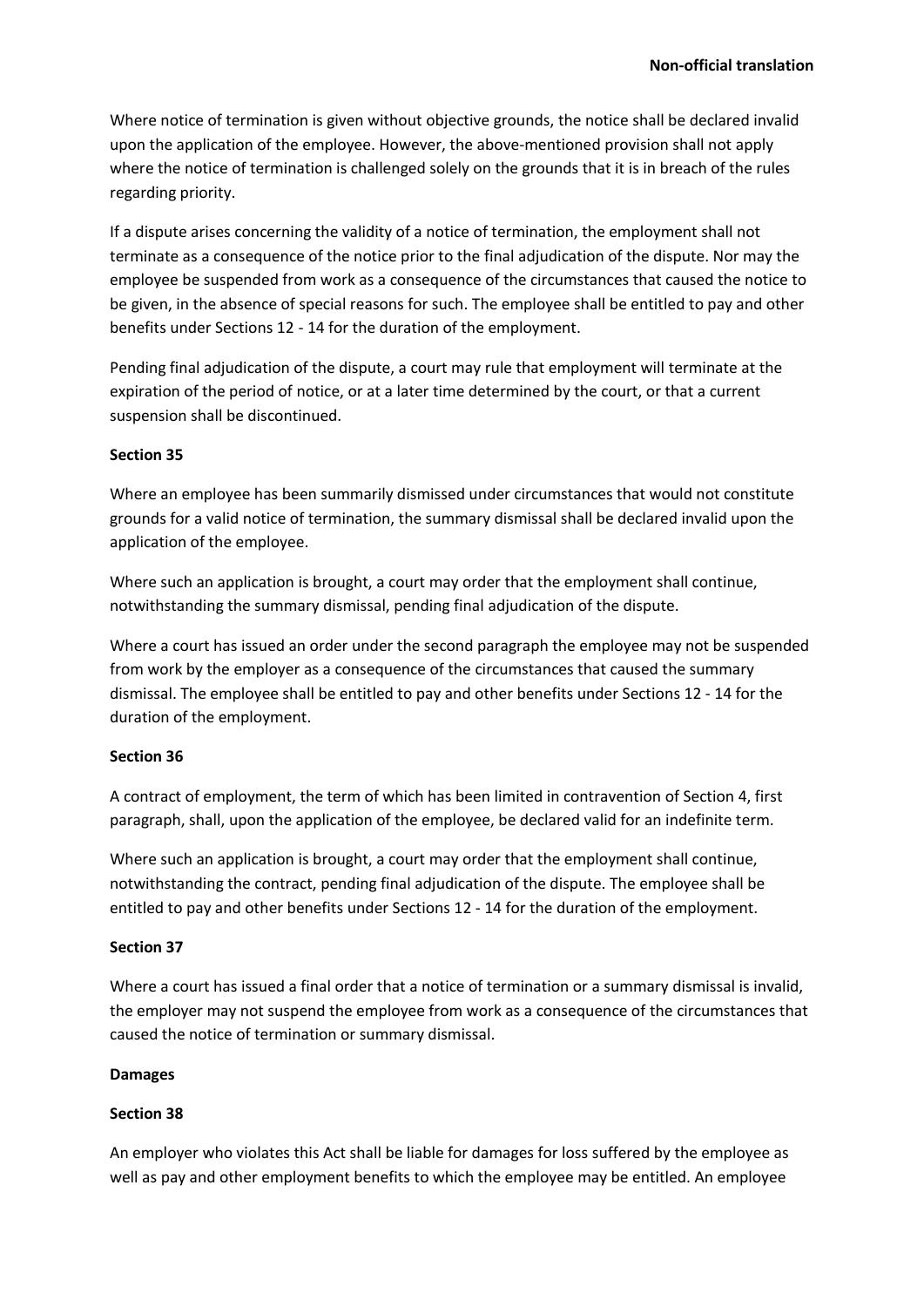who fails to comply with the notice obligations mentioned in Section 11, first paragraph, shall be liable for damages to the employer.

Damages under the first paragraph may comprise both compensation for losses sustained and for violation of the Act. Compensation for losses in respect of the period following the cessation of employment may not, under any circumstances, exceed the amount mentioned in Section 39.

Where reasonable, damages may be reduced, in whole or in part.

## **Section 39**

Where an employer refuses to comply with a court order that notice of termination or a summary dismissal is invalid, or that a fixed-term employment shall be valid for an indefinite term, the employment relationship shall be deemed to have been dissolved. As a consequence of the employer's refusal to comply with the court order, the employer shall pay damages to the employee under the following provisions.

Damages are to be determined according to the employee's total period of employment with the employer at the time of dissolution of the employment relationship, and shall correspond to the following amounts:

- 16 months' pay for less than five years of employment;
- 24 months' pay for at least five years but less than ten years of employment;
- 32 months' pay for ten or more years of employment;

Damages may not be determined, however, in such a manner that such damages are calculated on the basis of a greater number of months than have actually been commenced with the employer. Where the employee has been employed by the employer for less than six months, the amount assessed shall correspond to six months' pay. (SFS 2007:389).

## **Limitations**

## **Section 40**

An employee who intends to initiate proceedings to have a notice of termination or a summary dismissal declared invalid shall notify the employer of such intention not later than two weeks after notice of termination was given or summary dismissal has occurred. Where, however, the employee has not been informed of the procedures to be followed concerning invalidation, as provided in Section 8, second paragraph, or Section 19, second paragraph, the period of limitation shall be one month from the day on which the employment was terminated.

Where an employee claims that the term of a contract of employment has been limited in violation of Section 4, first paragraph, and where such employee intends to initiate proceedings to have the contract declared valid for an indefinite term, he shall notify the employer to this effect not later than one month after the expiration of the period of employment.

Where negotiations have been demanded within the period of notice in respect of a matter governed by the Employment (Co-Determination in the Workplace) Act (1976:580), or by a collective bargaining agreement, proceedings must be commenced not more than two weeks after the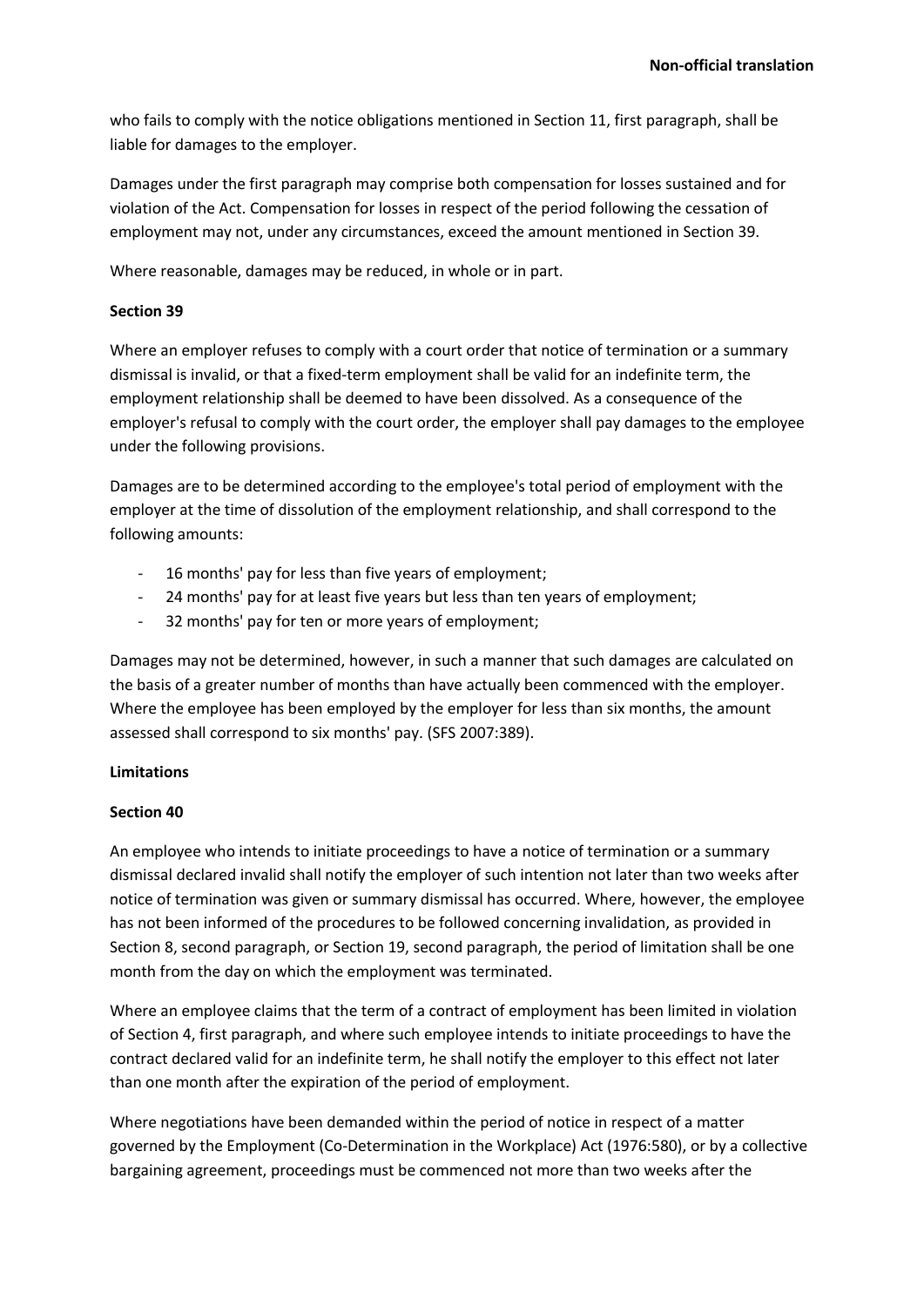conclusion of the negotiations. In circumstances other than those referred to above, proceedings shall be commenced within two weeks of the expiry of the period of notice.

#### **Section 41**

Any person who wishes to claim damages or advance other claims based upon the provisions of this Act shall notify the other party to this effect not more than four months after the date on which the action giving rise to the damages was taken or the claim became payable. Where an employee has not been informed of the procedures to be followed for bringing a claim for damages as referred to in Section 8, second paragraph, or Section 19, second paragraph, the period of notice shall be calculated commencing on the day on which the employment was terminated. Where the employee's claim relates to a breach of Section 4, first paragraph, the period of limitation shall commence at the expiry of employment. If the employee's claim relates to a breach of Section 6 f, the time limit is counted from the date on which anyone was appointed to the vacant employment.

Where negotiations have been demanded within the period of notice in respect of a matter governed by the Employment (Co-Determination in the Workplace) Act (1976:580), or by a collective bargaining agreement, proceedings must be commenced not more than four months after the conclusion of the negotiations. In circumstances other than those referred to above, proceedings shall be commenced within four months of the expiry of the period of notice. (SFS 2006:439).

#### **Section 42**

A claim shall lapse where notice has not been given or proceedings have not been commenced in respect thereof within the period stated in Sections 40 or 41.

## **Proceedings**

#### **Section 43**

Proceedings concerning the application of this Act shall be conducted in accordance with the Labour Disputes (Judicial Procedure) Act (1974:371). Proceedings under Sections 34 - 36 shall be conducted expeditiously.

An application for a court decision under Section 34, third paragraph, Section 35, second paragraph, or Section 36, second paragraph shall not proceed prior to the other party first having been afforded the opportunity to express his views. Where, however, harm may result from a delay, the court may grant the application pending an order to the contrary. An interlocutory order by a district court may be appealed against separately. (SFS 1994:1046).

#### **Transitional provisions**

#### SFS 1984:510

This Act shall enter into force on 1 July 1984 and shall apply to local collective bargaining agreements that are entered into after such date.

#### SFS 1984:1008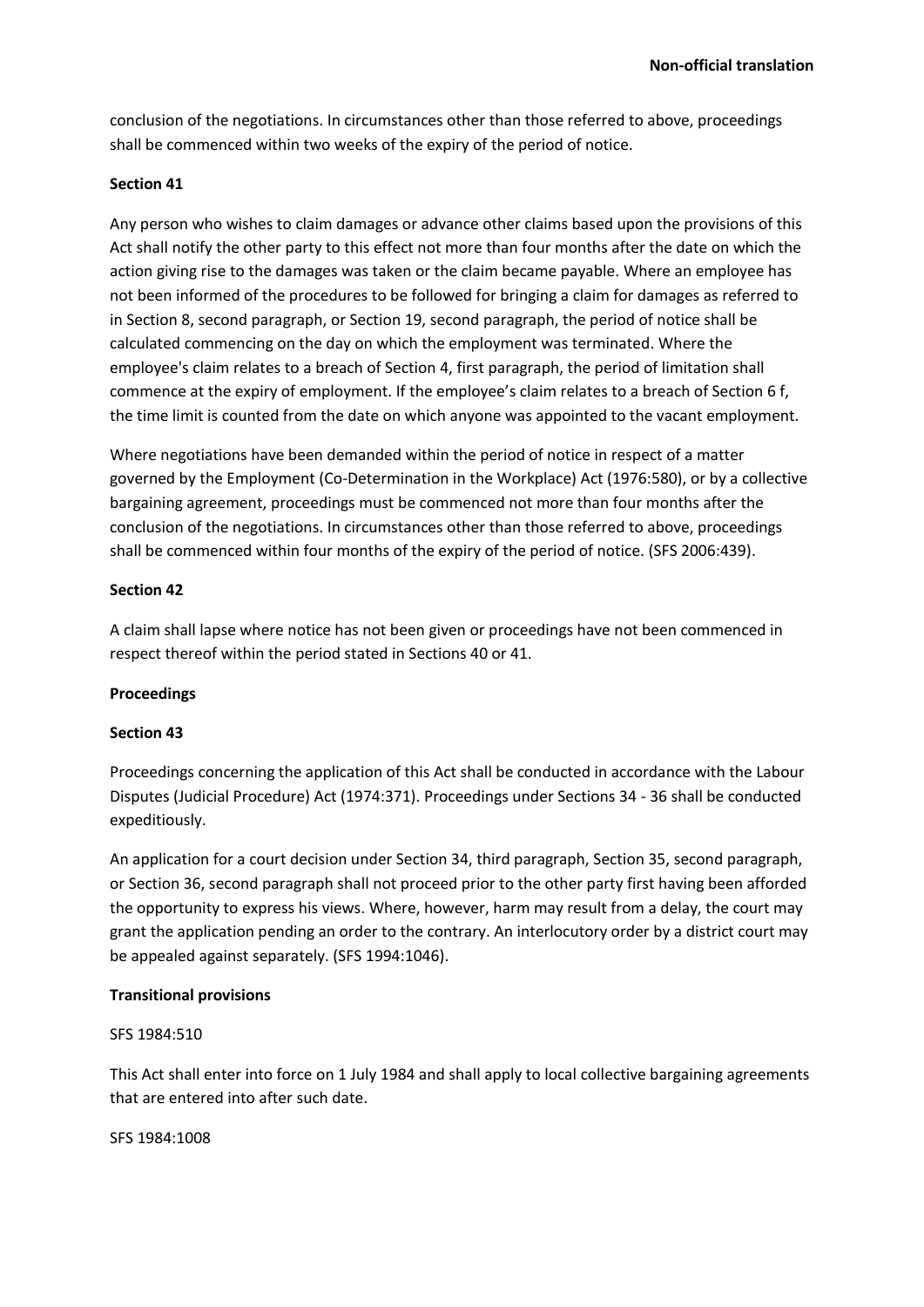This Act shall enter into force on 1 January 1985. Agreements in respect of lay-offs, which were entered into prior to the entry into force of this Act shall be without effect to the extent such agreements deviate from this Act.

## SFS 1989:428

This Act shall enter into force on 1 July 1989. Previous provisions shall continue to apply with respect to persons who, following the entry into force of this Act, remain in youth employment in the public sector.

## SFS 1989:963

This Act shall enter into force on 1 January 1990.

Where notice or advance has been given prior to the entry into force of this Act that a fixed-term employment shall terminate, the previous provisions of this Act shall continue to apply to such relationship after the entry into force of this Act.

## SFS 1990:1357

1. This Act shall enter into force on 1 April 1991.

2. The new provisions in Section 5 shall only apply to contracts of employment that were entered into after the entry into force of this Act. The previous provisions shall apply to contracts of employment entered into prior to the entry into force of this Act.

3. The previous provisions of Section 33, first paragraph, shall apply to employees who attained the age of 65 prior to 1 May 1991.

## SFS 1993:718

This Act shall enter into force on 1 July 1993. The previous provisions shall continue to apply where the period of notice commenced prior to the entry into force of this Act.

# SFS 1993:1496

1. This Act shall enter into force on 1 January 1994.

2. Repealed (SFS 1994:1685).

3. With respect to employment conditions at the time of the entry into force of this Act, the employer shall, upon request by the employee, provide such information as is referred to in Section 6 a within two months of such request.

4. The new provisions in Section 7, third paragraph and Section 18, second paragraph shall only apply in respect of circumstances of which the employer became aware following the entry into force of the new provisions. In all other circumstances, the provisions shall be governed by the previous provisions.

5. Previous provisions in respect of rights of priority under Section 22 shall apply in conjunction with negotiations under the Employment (Co-Determination in the Workplace) Act (1976:580) regarding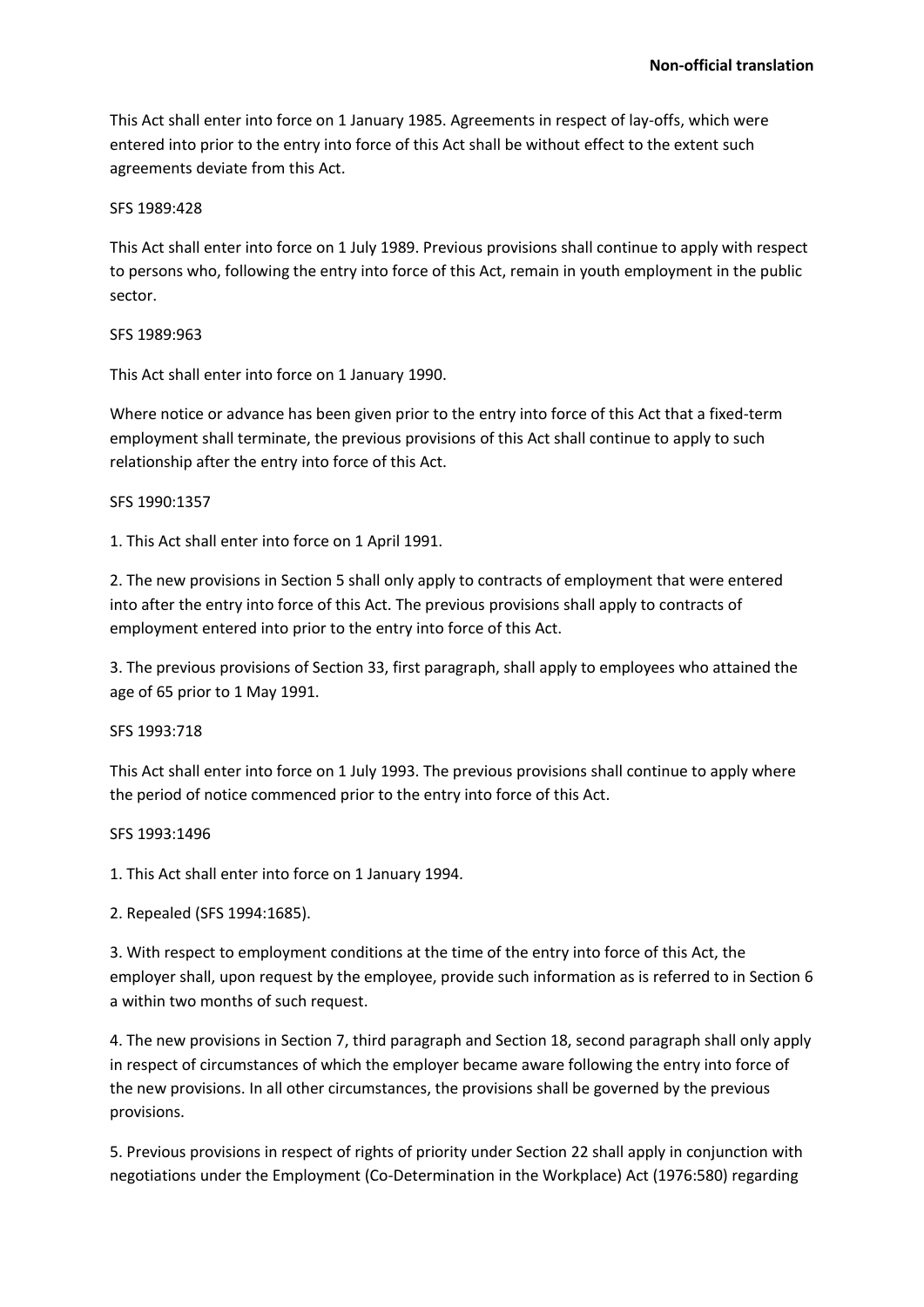termination as a consequence of a shortage of work, provided negotiations were demanded prior to the entry into force of this Act.

## SFS 1994:1685

1. This Act shall enter into force on 1 January 1995.

2. This Act shall not, however, apply with respect to a transfer of an undertaking, a business or a part of a business that occurred prior to the entry into force of this Act.

3. Previous provisions in respect of rights of priority under Section 22 shall apply in conjunction with negotiations under the Employment (Co-Determination in the Workplace) Act (1976:580) regarding termination as a consequence of a shortage of work, provided negotiations were demanded prior to the entry into force of this Act.

# SFS 1996:1424

1. This Act shall enter into force, as regards Section 2 on 1 July 1997, as regards Section 5, second paragraph, on 1 January 2000, and otherwise on 1 January 1997.

2. As regards contracts of employment that have been entered into before 1 January 1997, Section 11 applies with its former wording.

3. As regards a person who has acquired rights of priority for re-employment under Section 25 before 1 January 1997, Section 25 applies with it former wording.

4. When applying the provisions concerning period of employment in Section 15, firs paragraph, and Section 25, first paragraph, periods of employment before 1 January 1995 are ignored.

## SFS 2001:298

1. This Act enters into force on 1 September 2001.

2. Collective bargaining agreement that has been concluded prior to the entry into force of the Act, apply notwithstanding Section 32 a until the agreement has expired, though at most up to and including the end of year 2002.

3. Regulations imposing an obligation to resign shall apply under the Regulation on Occupational Pension and Occupational Group Life Insurance for certain Employees with Non-government Employment (1991:1427), as worded on 1 January 2001, shall apply notwithstanding Section 32 a until the Pension Scheme for Employees with the Government and others has expired, though at most up to and including the end of year 2002.

## SFS 2002:195

1. This Act enters into force on 1 January 2003. Older provisions shall still be applied concerning pension relating to periods before the entry into force.

## SFS 2006:439

1. This Act enters into force on 1 July 2006.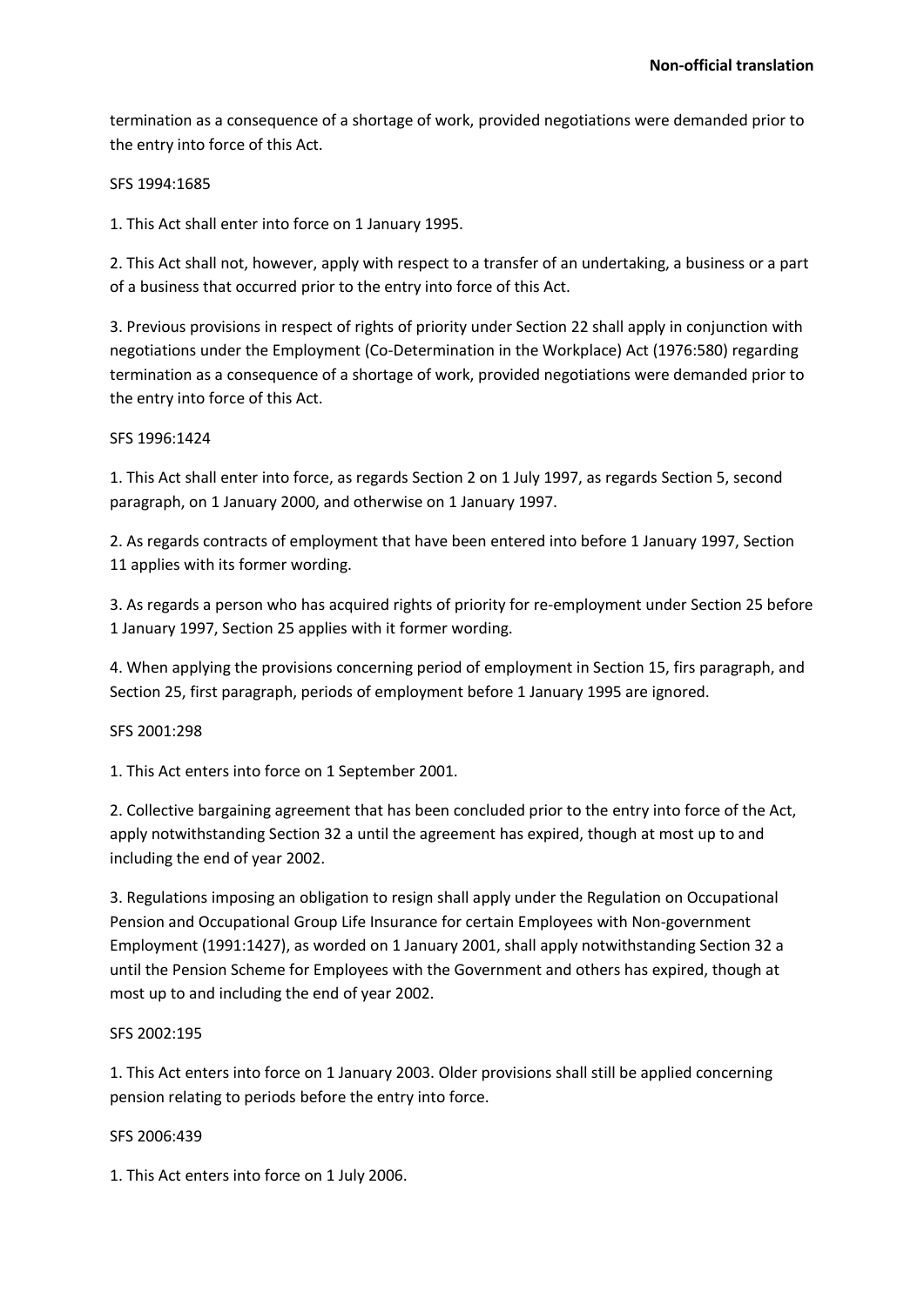2. The provisions of the repealed Section 6 a shall be applied instead of the provisions of Sections 6 ce as regards contracts of employment concluded prior to 1 July 2006. SFS 2006:440

1. This Act enters into force on 1 July 2007.

2. Sections 2, 4, 5, 5 a, 6 c, 15, 25 and 25 a, as previously worded, apply to contracts of employment concluded prior to 1 July 2007.

3. In calculating the time of employment for a temporary substitute employment under section 5, paragraph two, temporary substitute employment before 1 July 2007 shall be taken into account.

4. Repealed by (SFS 2007:390). SFS 2007:389

1. This act enters into force on 1 July 2007.

2. For employees terminated before 1 July 2007, the repealed provisions of section three shall apply.

3. The older provisions of section 3 and 39 shall apply as regards deciding the amount of damages relating to a court verdict announced before 1 July 2007.

## SFS 2007:391

1. This Act enters into force 1 January 2008.

2. The provisions of repealed Section 5 shall apply as regards employment agreements entered into before 1 January 2008.

3. In calculating the time of employment for a temporary substitute employment, time in temporary substitute employment before 1 January 2008 shall be taken into account.

SFS 2015:759

1. This Act enters into force on 1 February 2016.

2. Earlier provisions continue to apply if notice of termination is given during the time municipal child-raising allowance is paid under the repealed Act on Municipal Child-raising Allowance (SFS 2008:307).

SFS 2016:248

1. This Act enters into force on 1 May 2016.

2. For contracts of general fixed-term employment or temporary substitute employment entered into before entry into force, older provisions shall apply with regard to transformation into indefinite-term employment.

3. When calculating the aggregate length of employment and when determining whether employment contracts have succeeded one another as specified in Section 5a, employment contracts entered into before entry into force shall also be taken into account.

4. For employment contracts that expired before entry into force, the older wording of Section 6g applies.